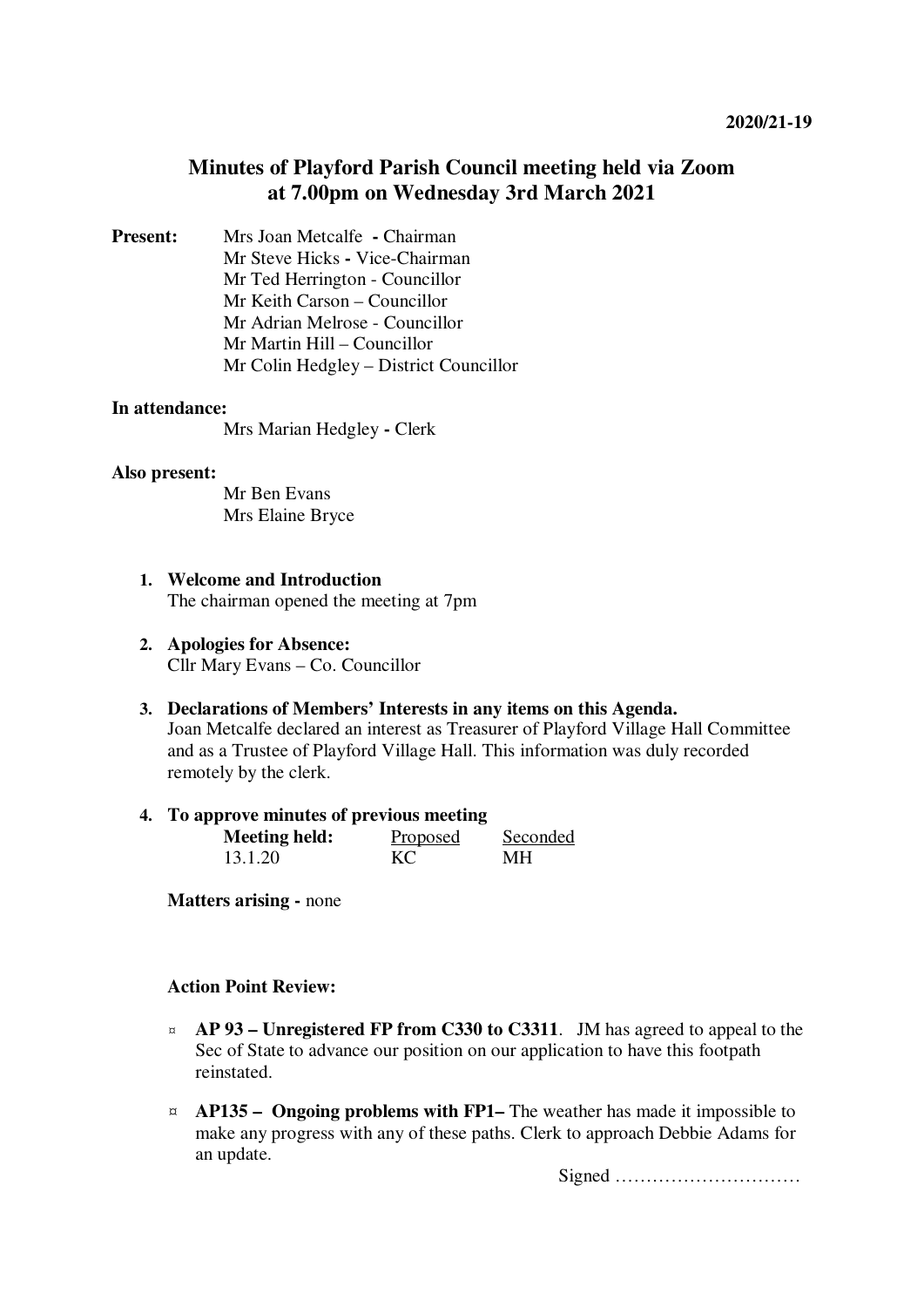#### **2020/21-20**

- ¤ **AP147 Blocked culvert on LH side of entrance to Village Hall car park.** The ditch has been dug out by SC Norse and is much improved – situ to be monitored.
- ¤ **AP152 Blue Algae on long pond on FP20 near water meadow** this appears to have resolved itself but a check will be made when weather warms up again.
- ¤ **AP155- Drains on C324 blocked by silt and leaves again** Routine work carried out in Feb to clear drains– situation will continue to be monitored.
- $\alpha$  **AP157** Smashed Bridleway Sign at start of FP1 this has been reported to Highways but no progress yet.
- ¤ **AP158 Fallen Willow trees across R Fynn at bridge on Butts Road** –there are now two trees across the river – both have been reported to Environment Agency who have stated they will clear the river. MH to chase this.
- ¤ **AP159 Blocked drain in Church Lane near entrance to FP7**  SC Highways has cleared the drain (and found a second one), renewed surrounding tarmac and put in new kerbstones. This is much improved but will continue to be monitored.
- ¤ **AP160 Mud , debris etc on Church Lane washed down by heavy rainfall SC** Highways will deal with this in due course.

For more details see Action Log appended at end of the Minutes.

#### **5. County Councillor's report**:

Cllr Mary Evans was unable to attend but sent in her report which is appended at the end of these minutes.

Mary's report refers to SCC Highways' budget allocation, vaccination centres and rapid testing centres being set up in Haverhill, Newmarket and Bury St Edmunds and the relocation of Chalkstone Way Recycling Centre to a new location in Haverhill.

SCC is increasing its spending by £41m for the coming year, £15.3m of this is to address ongoing Covid-19 costs. Council Tax is to rise in general by 1.9% and Social Care Precept will rise by 2%.

A new digital resource has been launched to help parents and carers of children in lockdown to build exercise into the daily routines of children. A project called Discovering Suffolk has been launched to raise further awareness of the great range of walking routes in Suffolk and this will include the Stour Valley.

Suffolk Fire and Rescue Service has been recognised nationally for its response to the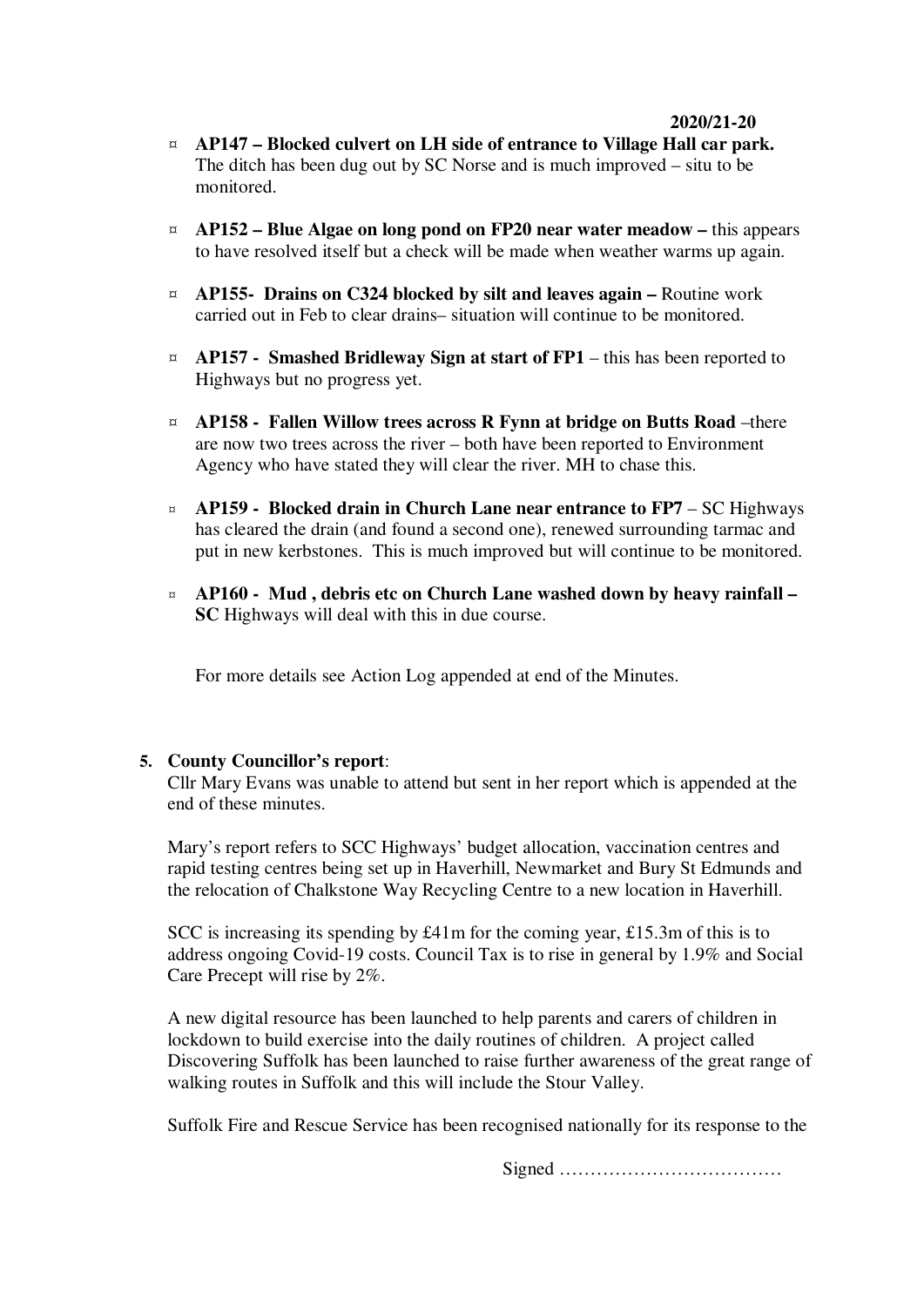Covid-19 pandemic. A new campaign has been launched to help people get their recycling right. An innovative new project has been launched to support local care home providers with the ongoing care of Dementia patients by developing virtual reality content to assist patients recall and access positive memories.

SCC launched an initiative last month to deploy "gateways" to build a network to enable individuals and organisations to register temperature, sound and movement via sensors linked to the Long Range Wide Area Network (LoRaWAN). This can be used to monitor things like visitor numbers, weather data and temperature and to share this information. SCC also pledged their support for the new Freeport East which will cover Felixstowe and Harwich and will potentially reduce administrative costs and and tariff controls.

## **6. District Councillor's report**

Colin Hedgley's report was circulated to councillors prior to the meeting and is appended at the end of these minutes where it and can be read in full.

Council Tax will remain at the same level for next year. Suffolk Waste Partnership has a designated website for lessons and fun games and ideas for children currently being home-schooled. Legislation for remote council meetings is due to expire in May this year but to extend this will require primary legislation – the government needs to act fast to get this sorted by May.

The community project for supporting elderly residents who live alone, EAST (Everyone, Active, Supported Together) is going well and 1000 jute bags containing useful items, recipes and puzzles have been distributed. Spot checks have been carried out by the Health and Safety team on many of East Suffolk's hospitality businesses to assess the level of Covid awareness and to follow it up if necessary. East Suffolk has made 11,500 payments of Covid Businesss Grants, totalling £23m, to struggling businesses.

Women's British Cycling Tour scheduled for early June 2021 has been postponed due to the pandemic – it is hoped that this can be re-arranged possibly in October.

There is an Open Spaces Survey going on at present to collect data and opinions of how these feature in the health and well-being of the community. The winners of East Suffolk's Quality of Place awards have just been announced. Extra support is to be given to the hospitality sector with a new £2m Business Grant Scheme offering financial help to businesses which have been severely impacted by the ongoing Covid-19 restrictions,

Colin also stated that:

- Extra bins are to be placed in visitor areas in East Suffolk
- Extra roundabouts are to be put in on the A1214 to assist traffic flow
- Felixstowe and Harwich area has been made a Free port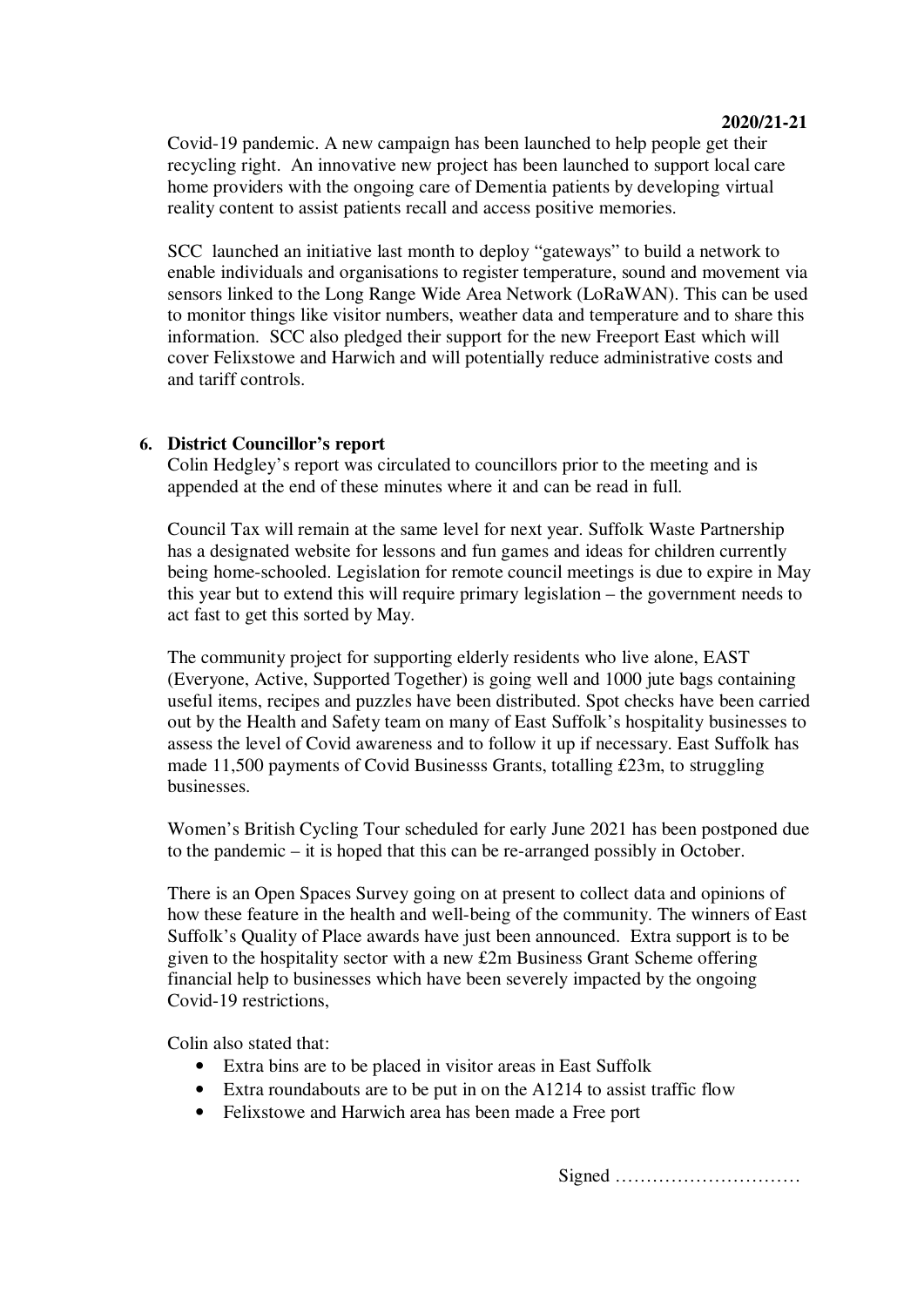## **2020/21-22**

• Lowestoft has been awarded £25m for their town fund to regenerate the town centre.

TH queried the fact that his green bin had not been emptied recently and wanted a refund from the District Council.

### **7. Finance:**

Reporting & authorisation of cheques/online payments:

Already paid:

| Cheque no. | Payable to | <b>Reason for payment</b>                  | Amount           |
|------------|------------|--------------------------------------------|------------------|
| Online     | M Hedgley  | January & February salary                  | agreed in budget |
| Online     | M Hedgley  | Expenses: Ink cartridges + Zoom annual fee | 197.17           |

To be paid:

| <b>Online</b> | Ltd<br>Norse | $\mathbf{\mathbf{r}}$<br>Digging out ditch betw Butts Road/playing<br>tield |             |
|---------------|--------------|-----------------------------------------------------------------------------|-------------|
| Online        | Westcotec    | SID <sub>s</sub> clamps<br>$\lambda$                                        | 9.00<br>249 |

All of above payments were proposed by JM and seconded by MH

#### Credits received

| NS&I           | Savings interest          | Annual interest to 31.12.20            | 24.50  |
|----------------|---------------------------|----------------------------------------|--------|
| NS&I           | Closing Interest          | Interest up to $18.2.21$               | 0.05   |
| East Suff. Co. | Cllr Hedgley ECB          | 2 x SIDs clamps                        | 138.00 |
| East Suff. Co. | <b>Kesgrave Community</b> | Replacement Oak tree for playing field | 100.00 |

Bank Balances:

| Current $a/c$   | £4401.87 |
|-----------------|----------|
| Reserve account | £3427.69 |

### Bank reconciliation:

SH had been sent a copy of the Budget sheet and latest Bank statement before the meeting and confirmed the Bank reconciliation.

Budget 2020-21 - the Clerk confirmed the current budget was on track and that no new payments were anticipated before the end of the financial year other than those already allowed for.

Retrospective vote on moving the savings account. It was decided by email that the NS&I savings account should be closed and funds transferred to a new Business Premium account with Barclays to facilitate receiving statements more quickly at the end of the financial year. Acceptance of this was proposed by JM and seconded by MH.

Retrospective vote on ordering 4 x sets of clamps for attaching SIDs equipment. This was also agreed by email as funds have already been received for two of them. Acceptance of the above was proposed by TH and seconded by JM.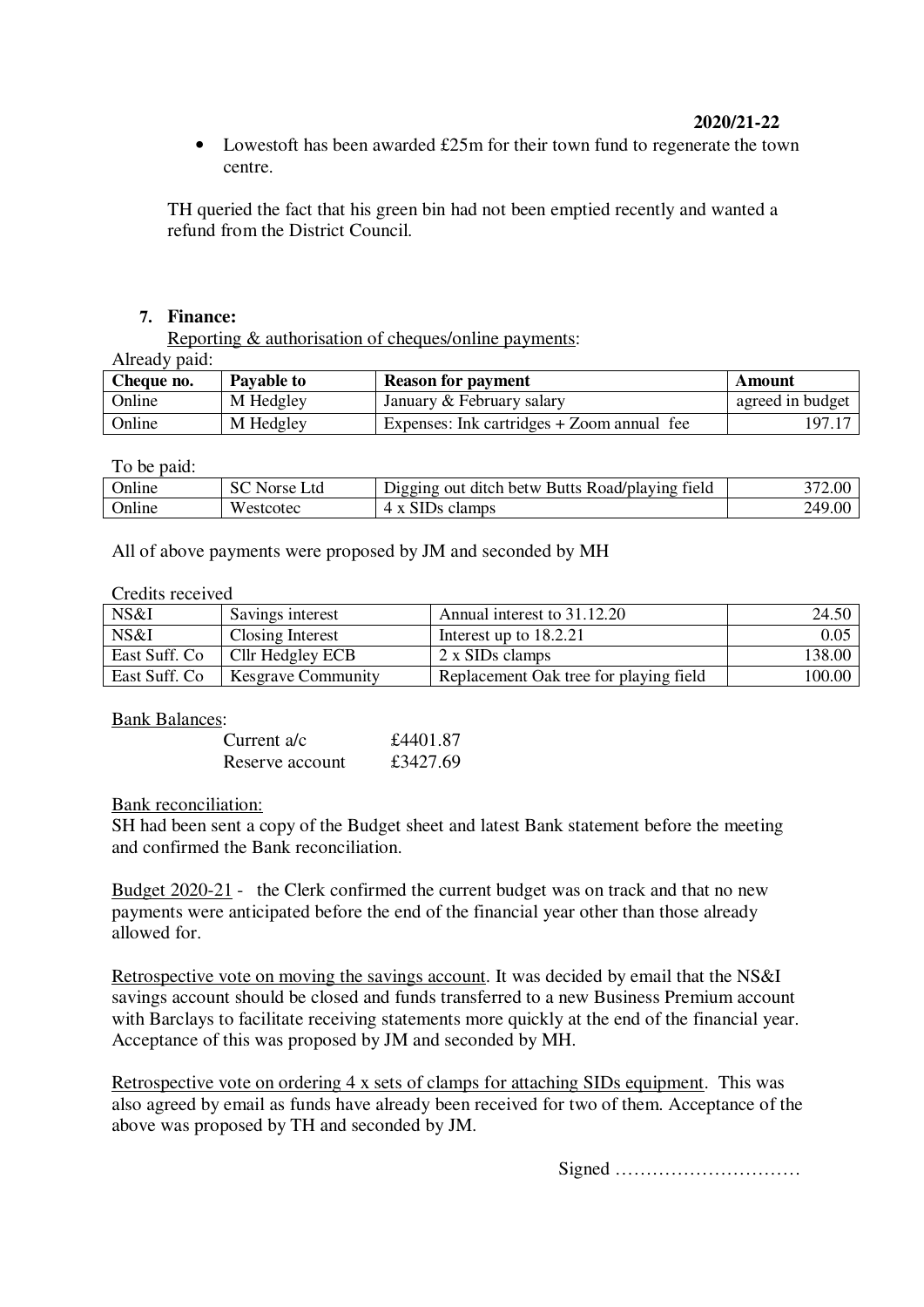## **8. Highways**

- Ongoing Maintenance of drain at entrance to Village Hall car park Holes drilled into the wooden casing over the entrance to the drain have silted up and need slight attention KC agreed to look at this.
- SC Norse Ltd has dug out and cleared the ditch further back from the drainpipe along the length of the road in front of the playing field and this appears to be very successful.
- SIDS equipment: TH will affix one of the SIDs clamps to the signpost outside his house in readiness for when the SIDs equipment is free and we await Highways' installation of another pole in Butts Road before the equipment can be used there,
- Footpath issues this is covered in Action Points review.

## **9. Neighbourhood Plan - update**

KC has received an update from Andrew Cann of Planning Direct – the NP is drawing very close to being made ready for the referendum and KC has had several final queries to sort out. The list on Non-Designated Heritage Assets (NDHA) needs some additions and these will be sorted out soon and sent to Planning Direct.

## **10. Planning Issues**

Stables at Archway Piggeries Ref: **DC/19/4843/FUL & DC/20/0560/FUL** – Owner of the stables site has contacted the clerk to report that all of the hedging plants ordered to replace the hedge bordering Butts Road, have now been planted but it will take a while to become established and they would like to keep the wooden fence in place in the meantime. A manure pit with a hardcore base is being constructed near the entrance to the site (to be shielded from the road) and once this is in use, burning of manure will cease as this will be collected on a regular basis.

**DC/21/0572/FUL –** Land at No. 2 Brook Lane - erection of new dwelling. The parish council objected to this at a separate planning meeting held on  $24<sup>th</sup>$  February, on the grounds that it would represent over-development of the plot and contravene Local Plan policy SCLP 5.7

**DC/21/0054/FUL** – Trucks R Us site at Sinks Pit, proposal to a remove current portacabin and to replace it with a permanent office building. As this is in Little Bealings parish and would not affect Playford greatly, no response was deemed necessary.

CH ventured that the parish council should have a designated member to take on planning issues and to attend planning forums regularly to keep the PC up to date with changes to planning procedures. He further suggested a member of the council should attend the imminent planning forum on  $25<sup>th</sup>$  March. JM agreed to try and attend this.

CH, AM & EB left the meeting.

## **11. Correspondence –** received up to 3rd March 2021

a) 27.1.21 **Re: Climate change update:** Email from Hilary Legard about wild spaces in Playford as in "Pardon the Weeds, we're Feeding the Bees" campaign.....could we create any Wild Spaces in Playford.